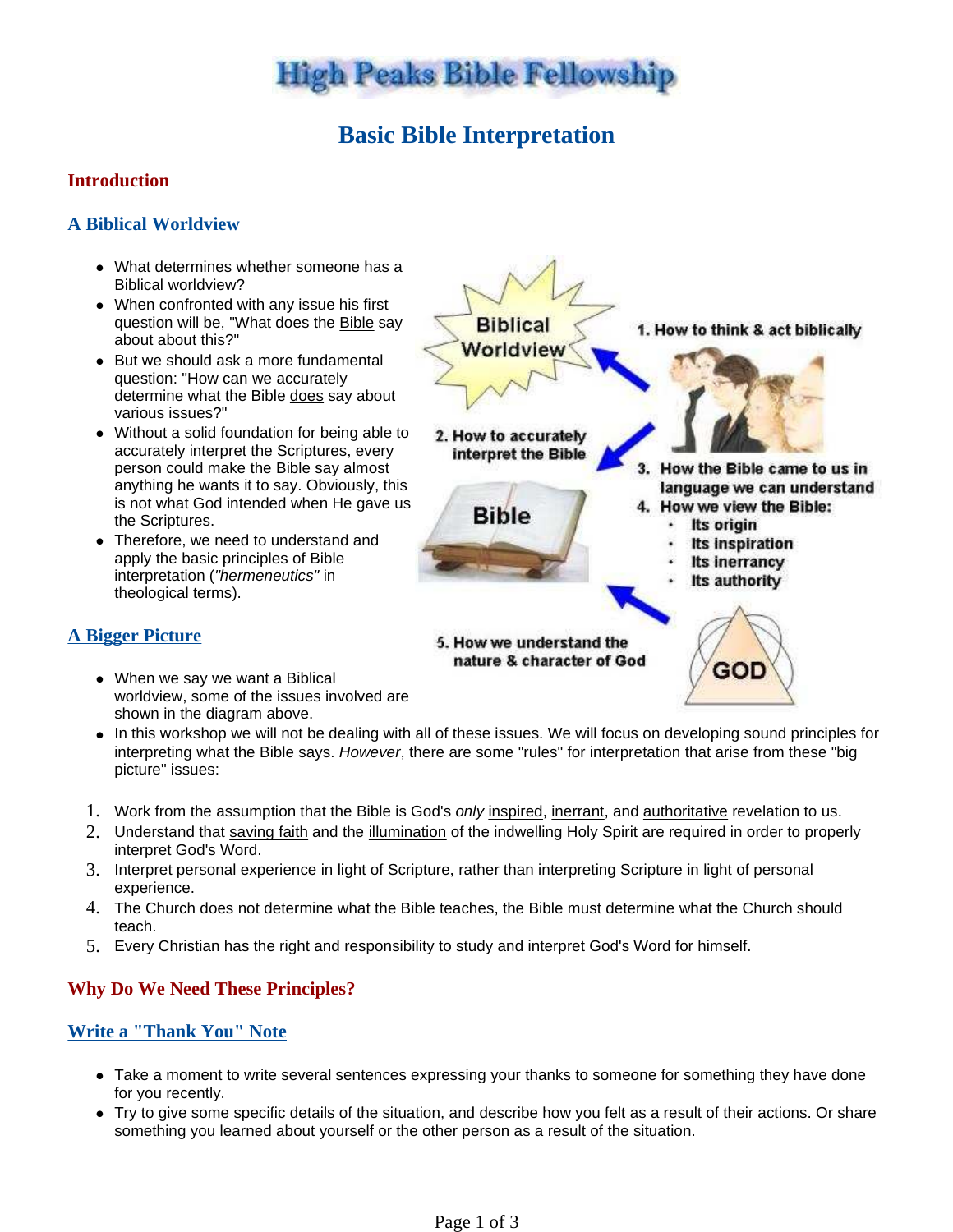### **Any Communication Requires Interpretation**

- Whenever we use language in order to communicate something, the "rules" of proper interpretation must also be used.
- All thought and language require the stability of categories in order to be effective. If something could be a dog one minute and then transform into a sheep the next, we would never be able to talk about it.
- In the field of logic, this would be called the Law of Non-Contradiction: "The same attribute cannot at the same time belong and not belong to the same subject and in the same respect." In other words, it is not possible for something to be "A" and "not-A."
- This "stability of categories" is unavoidable because it was built into the fabric of the universe by God. Therefore, the Law of Non-Contradiction must be assumed to be true by anyone who wants to think or say anything meaningful. It is necessary for making any kind of distinction, affirmation, or denial. "If someone were to say, 'There is no such thing as truth, and the Law of Non-Contradiction is meaningless,' he has done two things. First, he has assumed that his view is true as opposed to false, and thus he uses the Law of Non-Contradiction.... Second, he has violated the Law of Non-Contradiction by suggesting that there is no such thing as truth while at the same time and in the same sense insisting that there is such a thing as truth – the truth of his own view."  $\frac{1}{1}$
- When applied to language, this means ... "that every word in the sentence 'The line is straight' has a specific meaning. The does not mean any, all, or no. Line does not mean dog, dandelion, or doughnut. Is does not mean is not. Straight does not mean white or anything else. Each word has a definite meaning. In order to have a definite meaning, a word must not only mean something, it must also not mean something." <sup>2</sup> When applied to the language of the Bible, this means that every word in every verse has a specific meaning.
- Is it possible to determine what is the valid meaning of a text? Are there multiple valid meanings? If so, are some meanings *more* valid than others? Can I arrive at the meaning of the text simply by asking, "What does it mean to me? These are questions that we must answer before we can accurately interpret the Bible.
- As in the example of your Thank You note, each word and phrase was intended to have a specific meaning. But who was the determiner of that meaning? It was the author of the text that decided which words to use in order to express a single, specific intended meaning.
- As with any other book, the Bible was written in languages that were intended to communicate specific concepts to the readers. "The desired result is that the hearers or readers will understand in their minds the ideas conveyed from the mind of the speaker or writer. A person can know the mind of a speaker or author only by what he says or writes. Since the Bible is written in human languages, obviously the purpose is to convey truths from God, the ultimate Author, to human beings."  $3$  In studying the Bible, we must arrive as closely as possible to the meaning that God intended to communicate through the inspired words that His servants wrote.

#### **How do we know whether we have determined the true meaning?**

- We think carefully, study in a disciplined manner, and follow the best possible principles of interpretation.
- These principles will be the subject of the remaining sessions of this workshop. We will be discussing:
- 1. Understanding the written language of the Bible.
- 2. Understanding the history, geography, and culture of the Bible writers.
- 3. Understanding the literary forms of the Bible, as well as how to interpret special types of language.
- 4. Understanding the unity of the Scriptures, as well as how to interpret the Bible theologically and systematically.
- 5. Understanding the principles for proper application of the Scriptures to our lives today.

#### **Why study the principles of interpretation?**

- Without learning how to think properly and to accurately interpret the words and phrases of the Bible, we will be in danger of misinterpreting Scripture. The apostle Peter warns against the destruction that comes from distorting the meaning of Scripture (2 Peter 3:14-16). A study of sound principles of biblical interpretation will help us to avoid twisting Scripture to make it say something that it was not intended to say.
- "History shows that erroneous principles have often spoiled the exegetical work of fine men, some of whom are great saints. This should be a warning to us against careless interpretation. There is less excuse for us because we can profit by the lessons of the past."  $\frac{4}{1}$
- "Understanding the Bible is a lifelong process. As you study the Word, you will be asking yourself, What does this mean? Is this view correct? Why or why not? What about this interpretation? Is it valid? As you hear sermons and listen to teachers, you are continually confronted with the question, Is what he is saying about the